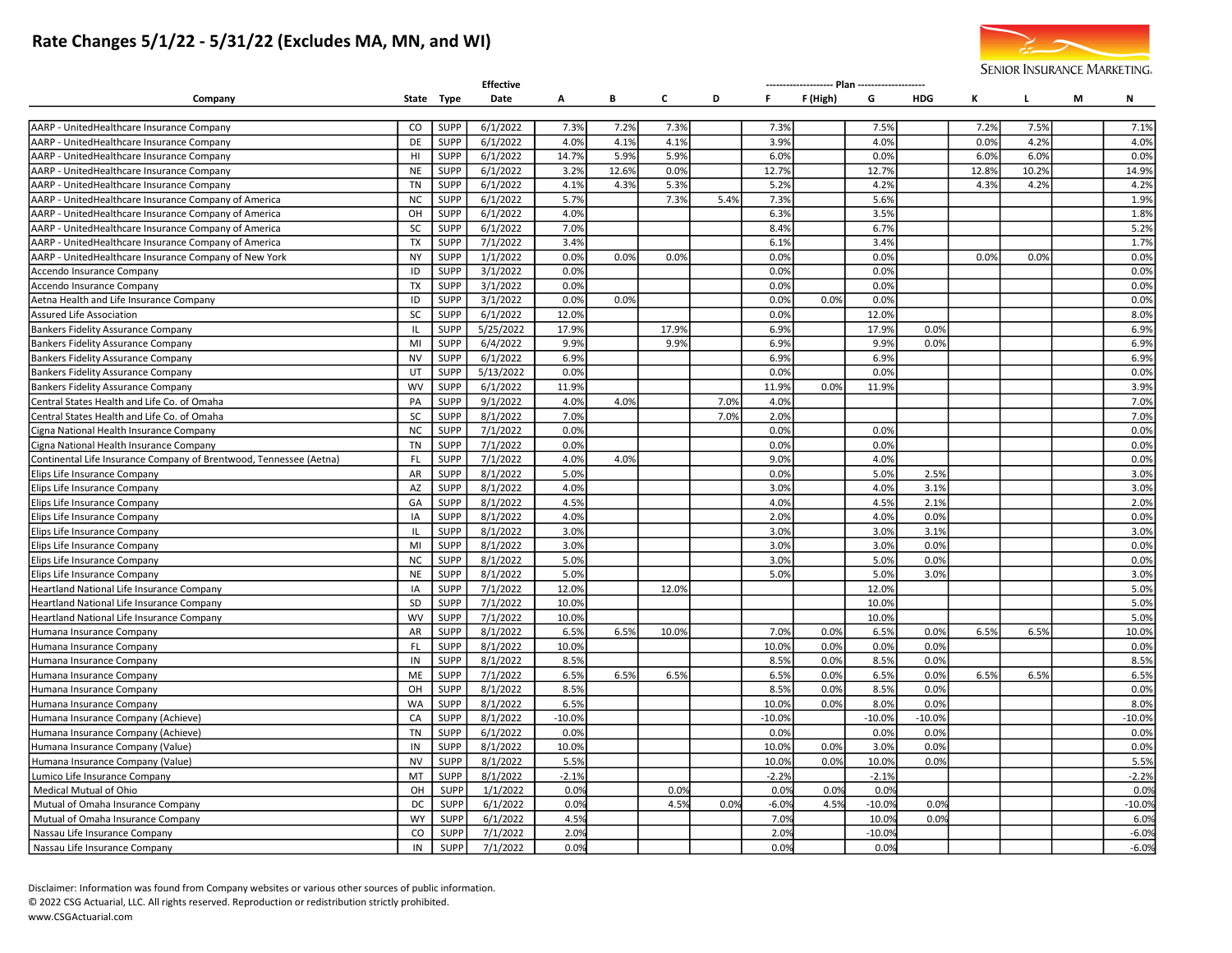# Rate Changes 5/1/22 - 5/31/22 (Excludes MA, MN, and WI)



|                                     |           |             | <b>Effective</b> |       |      | Plan ---------------------<br>--------------------- |      |       |          |         |      |      |      |   |         |
|-------------------------------------|-----------|-------------|------------------|-------|------|-----------------------------------------------------|------|-------|----------|---------|------|------|------|---|---------|
| Company                             |           | State Type  | Date             | A     | В    |                                                     | D    |       | F (High) | G       | HDG  | к    |      | M | N       |
|                                     |           |             |                  |       |      |                                                     |      |       |          |         |      |      |      |   |         |
| Nassau Life Insurance Company       | <b>ND</b> | <b>SUPP</b> | 7/1/2022         | 3.0%  |      |                                                     |      | 3.0%  |          | $-9.0%$ |      |      |      |   | $-8.0%$ |
| Omaha Insurance Company             |           | <b>SUPP</b> | 6/1/2022         | 6.0%  |      |                                                     |      | 6.0%  |          | 6.0%    | 0.0% |      |      |   | 2.0%    |
| Omaha Insurance Company             | <b>NM</b> | SUPP        | 6/1/2022         | 0.0%  |      |                                                     |      | 10.0% |          | 4.0%    | 4.0% |      |      |   | 0.0%    |
| Oxford Life Insurance Company       |           | <b>SUPP</b> | 6/1/2022         | 5.5%  |      |                                                     |      | 12.0% |          | 12.0%   |      |      |      |   | 12.0%   |
| United American Insurance Company   | DE        | <b>SUPP</b> | 6/1/2022         | 0.0%  | 3.8% | 4.1%                                                | 3.9% | 3.9%  | 0.0%     | 4.1%    | 0.0% | 0.0% | 0.0% |   | 4.0%    |
| United American Insurance Company   |           | <b>SUPP</b> | 6/15/2022        | 0.0%  | 4.0% | 4.0%                                                | 4.1% | 3.9%  | 0.0%     | 4.3%    | 0.0% | 0.0% | 0.0% |   | 3.6%    |
| United American Insurance Company   | PA        | <b>SUPP</b> | 6/1/2022         | 0.0%  | 3.7% | 4.0%                                                | 4.0% | 3.9%  | 0.0%     | 4.4%    | 0.0% |      |      |   | 4.2%    |
| United American Insurance Company   | <b>TN</b> | <b>SUPP</b> | 6/1/2022         | 0.0%  | 4.0% | 4.2%                                                | 4.0% | 3.7%  | 0.0%     | 3.6%    | 0.0% | 0.0% | 0.0% |   | 4.1%    |
| United American Insurance Company   | <b>WA</b> | SUPP        | 6/1/2022         | 0.0%  | 3.8% | 4.2%                                                | 4.0% | 4.1%  | 0.0%     | 4.0%    | 0.0% |      |      |   | 3.8%    |
| United of Omaha Life Insurance      | MD        | <b>SUPP</b> | 6/1/2022         | 15.0% |      |                                                     |      | 9.0%  | 0.0%     | 12.0%   | 4.5% |      |      |   | 4.0%    |
| United of Omaha Life Insurance      | PA        | <b>SUPP</b> | 6/1/2022         | 0.0%  | 0.0% |                                                     |      | 4.5%  |          | 3.0%    | 0.0% |      |      |   | 0.0%    |
| United World Life Insurance Company |           | SUPP        | 6/1/2022         | 0.0%  |      |                                                     |      | 14.0% | 8.0%     | 14.0%   | 0.0% |      |      |   | 6.0%    |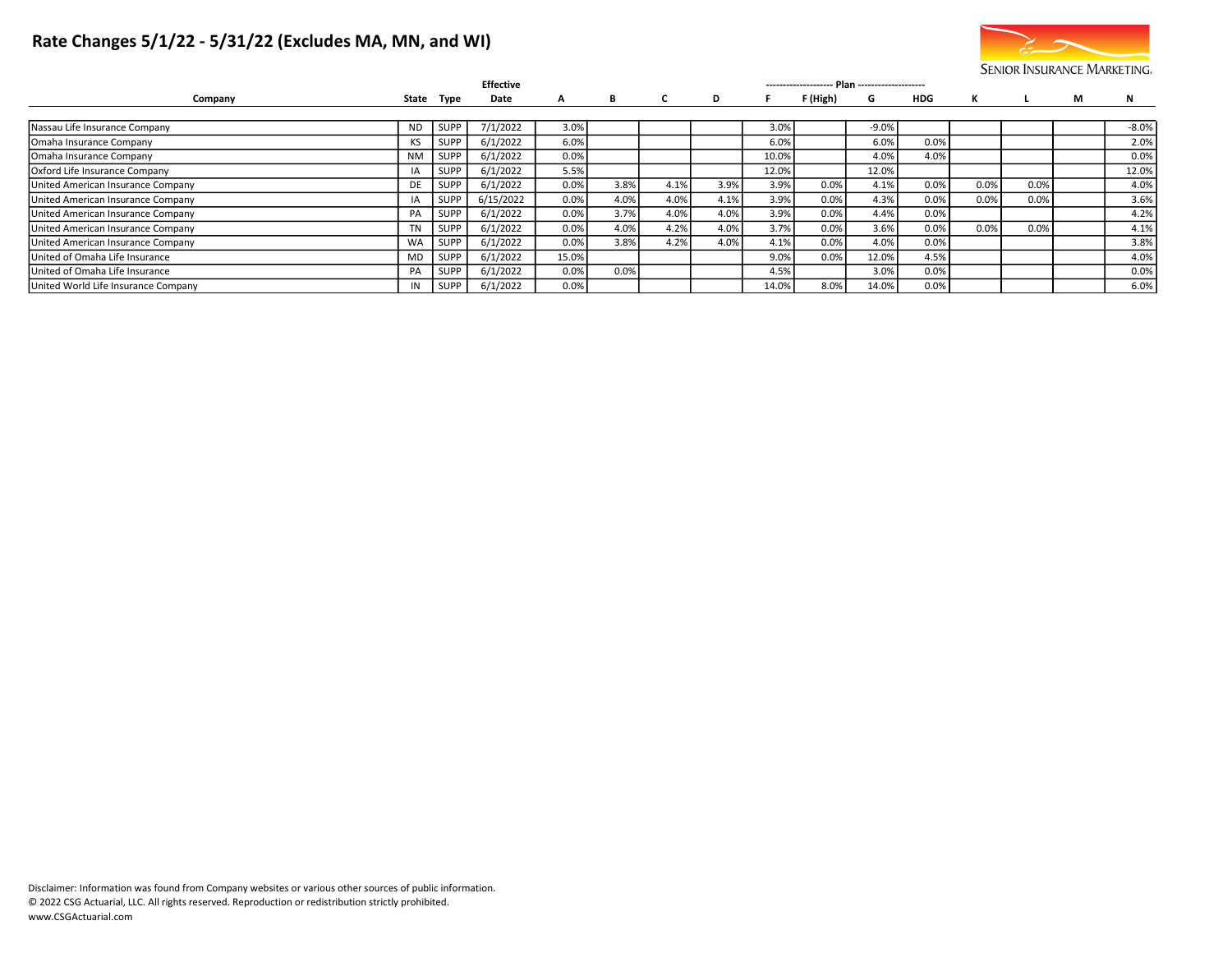# Rate Changes 5/1/22 - 5/31/22 - WI



|         |      | <b>Effective</b> |        |               |                 |                |                                         |          |        |          |         |         | <u>SERIOR INSURANCE IN INNETING</u> |      |
|---------|------|------------------|--------|---------------|-----------------|----------------|-----------------------------------------|----------|--------|----------|---------|---------|-------------------------------------|------|
| Company | Туре | Date             | WI 50% | <b>WI 75%</b> | <b>BASE</b><br> | <b>WI HDED</b> | <b>WIR A50%</b><br>WI HDED2<br>WIR DBEN | WIR EXCS | WIR HH | WIR PBCO | WIR PTA | wir PTB | WIR TVL                             | COMI |
|         |      |                  |        |               |                 |                |                                         |          |        |          |         |         |                                     |      |

| …Je Company (Achierri)<br><b>IHumana Insurance</b> | . SLIPP | 7/1/2022 |  | - -<br>״<br>. |  |  | $ -$<br>,,,, | 7.8%<br>070. | a ma | $\sim$<br>- → フノし | $\wedge$ 00/<br>.4.070 | 8.0% |  |
|----------------------------------------------------|---------|----------|--|---------------|--|--|--------------|--------------|------|-------------------|------------------------|------|--|
|                                                    |         |          |  |               |  |  |              |              |      |                   |                        |      |  |

Disclaimer: Information was found from Company websites or various other sources of public information. © 2022 CSG Actuarial, LLC. All rights reserved. Reproduction or redistribution strictly prohibited. www.CSGActuarial.com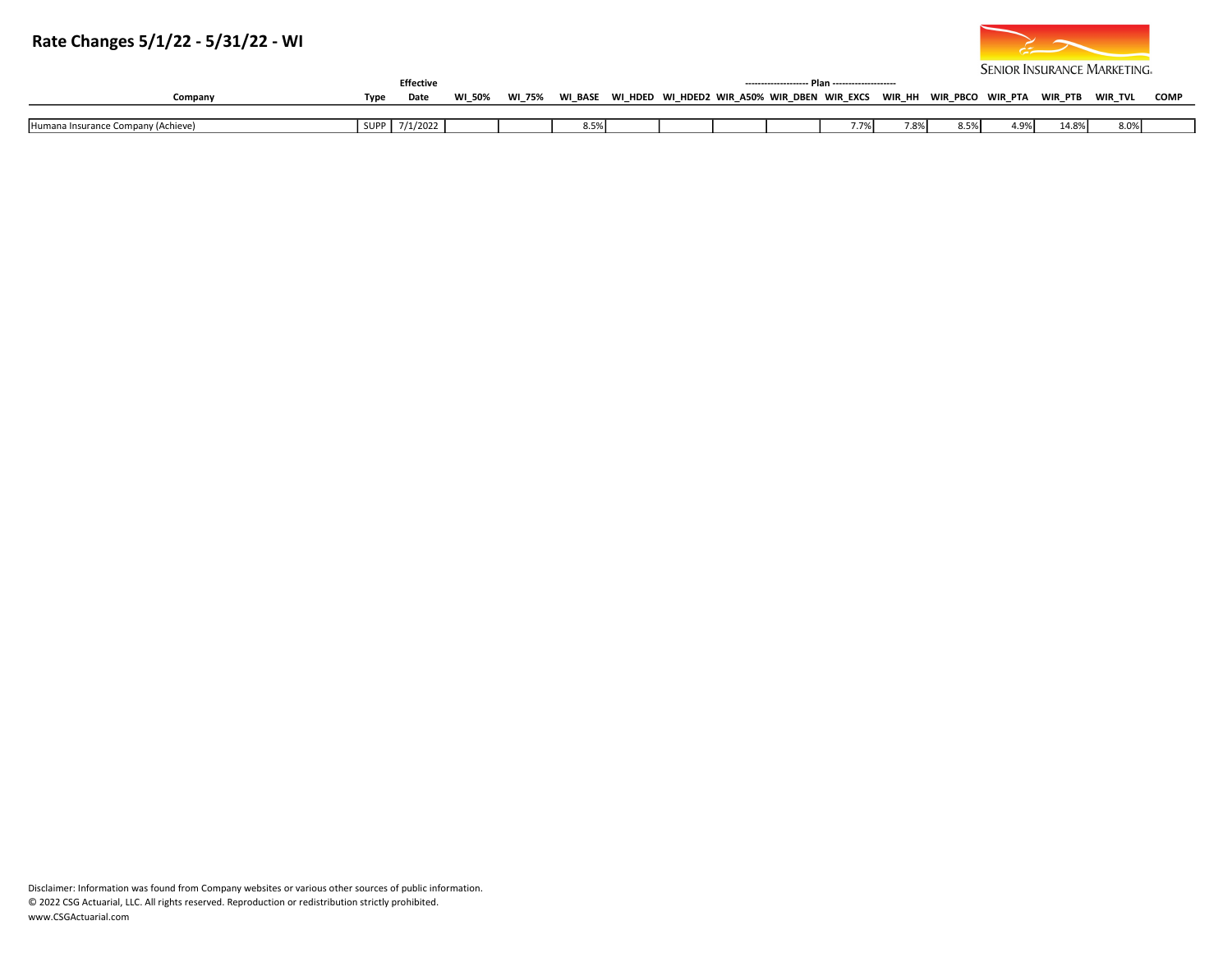# New Additions 5/1/22 - 5/31/22



|                                                                                        |              |             | <b>Effective</b> |                           |                           |                           |   |                           |             |                           |            |              |          |   |                           |
|----------------------------------------------------------------------------------------|--------------|-------------|------------------|---------------------------|---------------------------|---------------------------|---|---------------------------|-------------|---------------------------|------------|--------------|----------|---|---------------------------|
| Company                                                                                |              | State Type  | Date             | A                         | В                         | C                         | D |                           | F F(High) G |                           | <b>HDG</b> | к            | L.       | М | N                         |
| AARP - UnitedHealthcare Insurance Company (Level 1)                                    | <b>ND</b>    | <b>SUPP</b> | 6/1/2022         | $\times$                  | $\times$                  | $\times$                  |   | $\boldsymbol{\mathsf{x}}$ |             | $\times$                  |            | $\times$     | X        |   | $\mathsf{X}$              |
| AARP - UnitedHealthcare Insurance Company (Level 1/Household)                          | KY           | SUPP        | 6/1/2022         | X                         | $\boldsymbol{\mathsf{X}}$ | $\mathsf{X}$              |   | X                         |             | X                         |            | X            | X        |   | $\boldsymbol{\mathsf{X}}$ |
| AARP - UnitedHealthcare Insurance Company (Level 1/Household)                          | MT           | <b>SUPP</b> | 6/1/2022         | $\mathsf{x}$              | $\mathsf{x}$              | $\mathsf{x}$              |   | $\times$                  |             | X                         |            | $\mathsf{X}$ | X        |   | $\mathsf{x}$              |
| AARP - UnitedHealthcare Insurance Company (Level 1/Household)                          | <b>ND</b>    | <b>SUPP</b> | 6/1/2022         | X                         | X                         | $\mathsf{X}$              |   | $\times$                  |             | $\times$                  |            | X            | X        |   | $\mathsf{x}$              |
| AARP - UnitedHealthcare Insurance Company (Level 1/Household)                          | WI           | SEL         | 6/1/2022         |                           |                           |                           |   |                           |             | X                         |            |              |          |   | $\boldsymbol{\mathsf{x}}$ |
| AARP - UnitedHealthcare Insurance Company (Level 2)                                    | <b>ND</b>    | <b>SUPP</b> | 6/1/2022         | X                         | X                         | X                         |   | X                         |             | х                         |            | X            | X        |   | $\mathsf{x}$              |
| AARP - UnitedHealthcare Insurance Company (Level 2/Household)                          | KY           | <b>SUPP</b> | 6/1/2022         | Χ                         | X                         | $\boldsymbol{\mathsf{x}}$ |   | X                         |             | X                         |            | X            | X        |   | $\boldsymbol{\mathsf{x}}$ |
| AARP - UnitedHealthcare Insurance Company (Level 2/Household)                          | MT           | <b>SUPP</b> | 6/1/2022         | X                         | $\mathsf{X}$              | $\mathsf{x}$              |   | $\mathsf{x}$              |             | $\boldsymbol{\mathsf{x}}$ |            | $\mathsf{x}$ | X        |   | $\times$                  |
| AARP - UnitedHealthcare Insurance Company (Level 2/Household)                          | <b>ND</b>    | SUPP        | 6/1/2022         | X                         | $\pmb{\chi}$              | X                         |   | X                         |             | X                         |            | $\mathsf{x}$ | X        |   | $\mathsf{x}$              |
| AARP - UnitedHealthcare Insurance Company (Level 2/Household)                          | <b>NV</b>    | SEL         | 6/1/2022         |                           |                           |                           |   |                           |             | X                         |            |              |          |   | $\mathsf{X}$              |
| AARP - UnitedHealthcare Insurance Company (Standard 10% Disc)                          | MA           | <b>SUPP</b> | 6/1/2022         | X                         |                           | $\boldsymbol{\mathsf{X}}$ |   |                           |             |                           |            |              |          |   |                           |
| AARP - UnitedHealthcare Insurance Company (Standard 10% Disc/Household)                | MA           | <b>SUPP</b> | 6/1/2022         | $\times$                  |                           | X                         |   |                           |             |                           |            |              |          |   |                           |
| AARP - UnitedHealthcare Insurance Company (Standard 5% Disc)                           | MA           | <b>SUPP</b> | 6/1/2022         | X                         |                           | $\mathsf{X}$              |   |                           |             |                           |            |              |          |   |                           |
| AARP - UnitedHealthcare Insurance Company (Standard 5% Disc/Household)                 | MA           | SUPP        | 6/1/2022         | X                         |                           | $\boldsymbol{\mathsf{X}}$ |   |                           |             |                           |            |              |          |   |                           |
| AARP - UnitedHealthcare Insurance Company (Standard)                                   | <b>ND</b>    | <b>SUPP</b> | 6/1/2022         |                           | $\times$                  | X                         |   |                           |             |                           |            | X            | $\times$ |   |                           |
| AARP - UnitedHealthcare Insurance Company (Standard/Household)                         | ID           | <b>SUPP</b> | 6/1/2022         | $\mathsf{x}$              | $\times$                  | X                         |   | X                         |             | X                         |            | X            | X        |   | $\mathsf{x}$              |
| AARP - UnitedHealthcare Insurance Company (Standard/Household)                         | KY           | SUPP        | 6/1/2022         | $\mathsf{x}$              | X                         | $\boldsymbol{\mathsf{x}}$ |   | X                         |             | X                         |            | X            | X        |   | $\boldsymbol{\mathsf{x}}$ |
| AARP - UnitedHealthcare Insurance Company (Standard/Household)                         | MT           | <b>SUPP</b> | 6/1/2022         | X                         | X                         | X                         |   | X                         |             | X                         |            | X            | X        |   | $\mathsf{x}$              |
| AARP - UnitedHealthcare Insurance Company (Standard/Household)                         | <b>ND</b>    | <b>SUPP</b> | 6/1/2022         |                           | $\mathsf{x}$              | $\boldsymbol{\mathsf{x}}$ |   |                           |             |                           |            | $\mathsf{x}$ | X        |   |                           |
| AARP - UnitedHealthcare Insurance Company (Standard/Household)                         | OK           | SEL         | 6/1/2022         |                           |                           |                           |   |                           |             | X                         |            |              |          |   | $\boldsymbol{\mathsf{x}}$ |
| AARP - UnitedHealthcare Insurance Company of America (Level 1)                         | IL           | <b>SUPP</b> | 6/1/2022         | X                         |                           |                           |   | $\boldsymbol{\mathsf{x}}$ |             | X                         |            |              |          |   | $\boldsymbol{\mathsf{x}}$ |
| AARP - UnitedHealthcare Insurance Company of America (Level 1)                         | IN           | <b>SUPP</b> | 6/1/2022         | $\mathsf{x}$              |                           |                           |   | $\times$                  |             | X                         |            |              |          |   | $\mathsf{x}$              |
| AARP - UnitedHealthcare Insurance Company of America (Level 1)                         | PA           | SUPP        | 6/1/2022         | X                         | X                         |                           |   | X                         |             | X                         |            |              |          |   | X                         |
| AARP - UnitedHealthcare Insurance Company of America (Level 1)                         | VA           | <b>SUPP</b> | 6/1/2022         | $\times$                  |                           |                           |   | $\boldsymbol{\mathsf{x}}$ |             | X                         |            |              |          |   | $\boldsymbol{\mathsf{x}}$ |
| AARP - UnitedHealthcare Insurance Company of America (Level 1/Household/Multi-Insured) | IN           | <b>SUPP</b> | 6/1/2022         | X                         |                           |                           |   | X                         |             | х                         |            |              |          |   | X                         |
| AARP - UnitedHealthcare Insurance Company of America (Level 1/Household/Multi-Insured) | PA           | SUPP        | 6/1/2022         | X                         | X                         |                           |   | $\boldsymbol{\mathsf{X}}$ |             | X                         |            |              |          |   | X                         |
| AARP - UnitedHealthcare Insurance Company of America (Level 1/Household/Multi-Insured) | VA           | <b>SUPP</b> | 6/1/2022         | $\mathsf{x}$              |                           |                           |   | $\times$                  |             | X                         |            |              |          |   | $\times$                  |
| AARP - UnitedHealthcare Insurance Company of America (Level 1/Household/Multi-Person)  | IN           | <b>SUPP</b> | 6/1/2022         | X                         |                           |                           |   | X                         |             | X                         |            |              |          |   | $\mathsf{x}$              |
| AARP - UnitedHealthcare Insurance Company of America (Level 1/Household/Multi-Person)  | PA           | <b>SUPP</b> | 6/1/2022         | $\mathsf{x}$              | $\mathsf{x}$              |                           |   | X                         |             | $\mathsf{x}$              |            |              |          |   | $\mathsf{x}$              |
| AARP - UnitedHealthcare Insurance Company of America (Level 1/Household/Multi-Person)  | VA           | <b>SUPP</b> | 6/1/2022         | X                         |                           |                           |   | X                         |             | х                         |            |              |          |   | $\boldsymbol{\mathsf{x}}$ |
| AARP - UnitedHealthcare Insurance Company of America (Level 2)                         | AZ           | <b>SUPP</b> | 6/1/2022         | $\mathsf{x}$              |                           |                           |   | $\times$                  |             | $\times$                  |            |              |          |   | $\times$                  |
| AARP - UnitedHealthcare Insurance Company of America (Level 2)                         | $\mathbf{L}$ | <b>SUPP</b> | 6/1/2022         | X                         |                           |                           |   | $\pmb{\chi}$              |             | X                         |            |              |          |   | X                         |
| AARP - UnitedHealthcare Insurance Company of America (Level 2)                         | IN           | <b>SUPP</b> | 6/1/2022         | X                         |                           |                           |   | X                         |             | х                         |            |              |          |   | X                         |
| AARP - UnitedHealthcare Insurance Company of America (Level 2)                         | KS           | SUPP        | 6/1/2022         | $\times$                  |                           |                           |   | $\times$                  |             | X                         |            |              |          |   | $\times$                  |
| AARP - UnitedHealthcare Insurance Company of America (Level 2)                         | PA           | SUPP        | 6/1/2022         | х                         | $\boldsymbol{\mathsf{x}}$ |                           |   | X                         |             | X                         |            |              |          |   | X                         |
| AARP - UnitedHealthcare Insurance Company of America (Level 2)                         | VA           | <b>SUPP</b> | 6/1/2022         | X                         |                           |                           |   | $\mathsf{x}$              |             | $\times$                  |            |              |          |   | $\mathsf{x}$              |
| AARP - UnitedHealthcare Insurance Company of America (Level 2/Household/Multi-Insured) | AZ           | <b>SUPP</b> | 6/1/2022         | X                         |                           |                           |   | $\times$                  |             | $\boldsymbol{\mathsf{x}}$ |            |              |          |   | $\mathsf{x}$              |
| AARP - UnitedHealthcare Insurance Company of America (Level 2/Household/Multi-Insured) | IN           | SUPP        | 6/1/2022         | $\boldsymbol{\mathsf{x}}$ |                           |                           |   | X                         |             | X                         |            |              |          |   | $\mathsf{x}$              |
| AARP - UnitedHealthcare Insurance Company of America (Level 2/Household/Multi-Insured) | KS           | <b>SUPP</b> | 6/1/2022         | X                         |                           |                           |   | X                         |             | х                         |            |              |          |   | $\mathsf{x}$              |
| AARP - UnitedHealthcare Insurance Company of America (Level 2/Household/Multi-Insured) | PA           | SUPP        | 6/1/2022         | X                         | $\times$                  |                           |   | $\times$                  |             | X                         |            |              |          |   | X                         |
| AARP - UnitedHealthcare Insurance Company of America (Level 2/Household/Multi-Insured) | VA           | SUPP        | 6/1/2022         | $\mathsf{x}$              |                           |                           |   | $\mathsf{x}$              |             | $\boldsymbol{\mathsf{x}}$ |            |              |          |   | $\mathsf{x}$              |
| AARP - UnitedHealthcare Insurance Company of America (Level 2/Household/Multi-Person)  | AZ           | <b>SUPP</b> | 6/1/2022         | X                         |                           |                           |   | X                         |             | $\times$                  |            |              |          |   | X                         |
| AARP - UnitedHealthcare Insurance Company of America (Level 2/Household/Multi-Person)  | IN           | <b>SUPP</b> | 6/1/2022         | $\times$                  |                           |                           |   | $\mathsf{x}$              |             | $\times$                  |            |              |          |   | $\mathsf{x}$              |
| AARP - UnitedHealthcare Insurance Company of America (Level 2/Household/Multi-Person)  | KS           | <b>SUPP</b> | 6/1/2022         | X                         |                           |                           |   | X                         |             | X                         |            |              |          |   | X                         |
| AARP - UnitedHealthcare Insurance Company of America (Level 2/Household/Multi-Person)  | PA           | <b>SUPP</b> | 6/1/2022         | $\times$                  | $\times$                  |                           |   | $\times$                  |             | х                         |            |              |          |   | X                         |
| AARP - UnitedHealthcare Insurance Company of America (Level 2/Household/Multi-Person)  | VA           | <b>SUPP</b> | 6/1/2022         | X                         |                           |                           |   | X                         |             | X                         |            |              |          |   | X                         |
| AARP - UnitedHealthcare Insurance Company of America (Standard)                        | AZ           | SUPP        | 6/1/2022         | X                         |                           |                           |   | X                         |             | X                         |            |              |          |   | X                         |
| AARP - UnitedHealthcare Insurance Company of America (Standard)                        | IL           | SUPP        | 6/1/2022         | $\times$                  |                           |                           |   | $\times$                  |             | $\times$                  |            |              |          |   | $\times$                  |
| AARP - UnitedHealthcare Insurance Company of America (Standard)                        | IN           | SUPP        | 6/1/2022         | $\boldsymbol{\mathsf{x}}$ |                           |                           |   | X                         |             | X                         |            |              |          |   | $\mathsf{x}$              |
| AARP - UnitedHealthcare Insurance Company of America (Standard)                        | KS           | <b>SUPP</b> | 6/1/2022         | $\mathsf{x}$              |                           |                           |   | $\mathsf{x}$              |             | X                         |            |              |          |   | $\mathsf{X}$              |
| AARP - UnitedHealthcare Insurance Company of America (Standard)                        | PA           | <b>SUPP</b> | 6/1/2022         | X                         | $\mathsf{x}$              |                           |   | $\mathsf{X}$              |             | $\boldsymbol{\mathsf{x}}$ |            |              |          |   | $\mathsf{x}$              |

Disclaimer: Information was found from Company websites or various other sources of public information.

© 2022 CSG Actuarial, LLC. All rights reserved. Reproduction or redistribution strictly prohibited.

www.CSGActuarial.com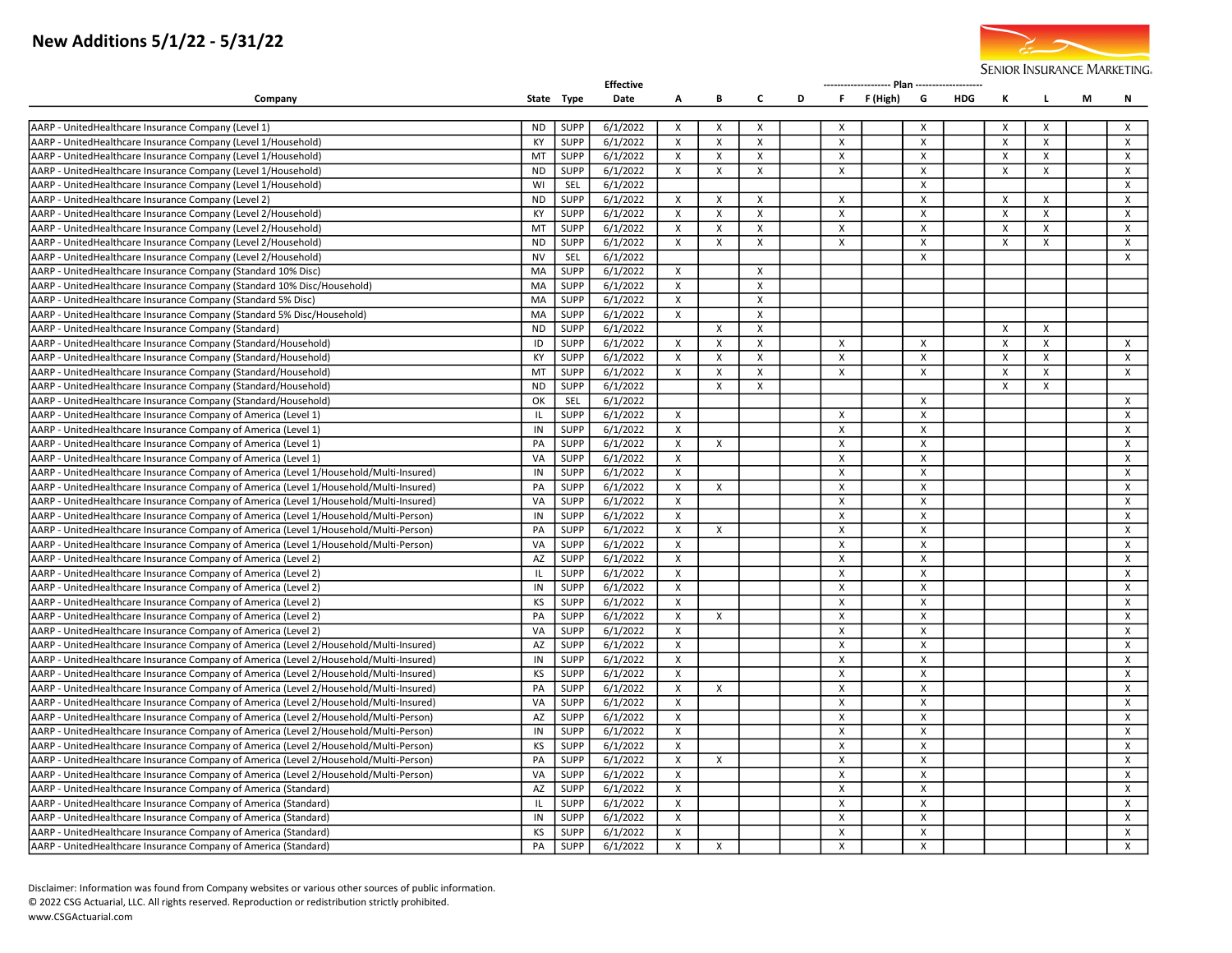# New Additions 5/1/22 - 5/31/22



|                                                                                         | <b>Effective</b> |             |           |                           |   |   |   |   |          |                           |            |   |  |   |          |
|-----------------------------------------------------------------------------------------|------------------|-------------|-----------|---------------------------|---|---|---|---|----------|---------------------------|------------|---|--|---|----------|
| Company                                                                                 |                  | State Type  | Date      | А                         | в | C | D |   | F (High) | G                         | <b>HDG</b> | к |  | М | N        |
|                                                                                         |                  |             |           |                           |   |   |   |   |          |                           |            |   |  |   |          |
| AARP - UnitedHealthcare Insurance Company of America (Standard)                         | VA               | <b>SUPP</b> | 6/1/2022  | х                         |   |   |   | X |          |                           |            |   |  |   | X        |
| AARP - UnitedHealthcare Insurance Company of America (Standard/Household/Multi-Insured) | AZ               | <b>SUPP</b> | 6/1/2022  | X                         |   |   |   | X |          | X                         |            |   |  |   | X        |
| AARP - UnitedHealthcare Insurance Company of America (Standard/Household/Multi-Insured) |                  | <b>SUPP</b> | 6/1/2022  | X                         |   |   |   | X |          | X                         |            |   |  |   | X        |
| AARP - UnitedHealthcare Insurance Company of America (Standard/Household/Multi-Insured) | KS               | <b>SUPP</b> | 6/1/2022  | X                         |   |   |   | X |          | X                         |            |   |  |   | X        |
| AARP - UnitedHealthcare Insurance Company of America (Standard/Household/Multi-Insured) | PA               | <b>SUPP</b> | 6/1/2022  | $\boldsymbol{\mathsf{x}}$ | X |   |   | X |          | X                         |            |   |  |   | X        |
| AARP - UnitedHealthcare Insurance Company of America (Standard/Household/Multi-Insured) | VA               | <b>SUPP</b> | 6/1/2022  | X                         |   |   |   | X |          | X                         |            |   |  |   | X        |
| AARP - UnitedHealthcare Insurance Company of America (Standard/Household/Multi-Person)  | AZ               | <b>SUPP</b> | 6/1/2022  | X                         |   |   |   | X |          | X                         |            |   |  |   | X        |
| AARP - UnitedHealthcare Insurance Company of America (Standard/Household/Multi-Person)  | ΙN               | <b>SUPP</b> | 6/1/2022  | X                         |   |   |   | X |          | X                         |            |   |  |   | X        |
| AARP - UnitedHealthcare Insurance Company of America (Standard/Household/Multi-Person)  | KS               | <b>SUPP</b> | 6/1/2022  | X                         |   |   |   | X |          | X                         |            |   |  |   | X        |
| AARP - UnitedHealthcare Insurance Company of America (Standard/Household/Multi-Person)  | PA               | <b>SUPP</b> | 6/1/2022  | $\mathsf{x}$              | X |   |   | X |          | $\boldsymbol{\mathsf{x}}$ |            |   |  |   | $\times$ |
| AARP - UnitedHealthcare Insurance Company of America (Standard/Household/Multi-Person)  | VA               | <b>SUPP</b> | 6/1/2022  | $\boldsymbol{\mathsf{x}}$ |   |   |   | X |          | X                         |            |   |  |   | $\times$ |
| American Financial Security Life Insurance Company                                      | MT               | <b>SUPP</b> | 5/1/2022  | X                         |   |   |   | X |          | X                         |            |   |  |   | X        |
| Bankers Fidelity Assurance Company (Preferred)                                          | UT               | <b>SUPP</b> | 5/13/2022 |                           |   |   |   |   |          |                           | X          |   |  |   |          |
| Bankers Fidelity Assurance Company (Standard)                                           | UT               | <b>SUPP</b> | 5/13/2022 |                           |   |   |   |   |          |                           | X          |   |  |   |          |
| Cigna National Health Insurance Company                                                 | <b>MS</b>        | <b>SUPP</b> | 6/20/2022 | $\boldsymbol{\mathsf{x}}$ |   |   |   | X |          | x                         | X          |   |  |   | X        |
| Cigna National Health Insurance Company                                                 | WI               | <b>SUPP</b> | 6/20/2022 |                           |   |   |   | X |          | X                         |            |   |  |   |          |
| Cigna National Health Insurance Company (Standard II w/ 20% HHD)                        | <b>MD</b>        | <b>SUPP</b> | 6/16/2022 | X                         |   |   |   | X |          | X                         |            |   |  |   | X        |
| Cigna National Health Insurance Company (Standard II w/ 20% HHD)                        | <b>MS</b>        | <b>SUPP</b> | 6/20/2022 | X                         |   |   |   | x |          | X                         | X          |   |  |   | X        |
| Cigna National Health Insurance Company (Standard II w/20% HHD)                         | WI               | <b>SUPP</b> | 6/20/2022 | $\boldsymbol{\mathsf{x}}$ | X |   |   | X |          | $\boldsymbol{\mathsf{x}}$ |            |   |  |   |          |
| Cigna National Health Insurance Company (Standard II w/ 6% HHD)                         | <b>MS</b>        | <b>SUPP</b> | 6/20/2022 | X                         |   |   |   | X |          | X                         | X          |   |  |   | X        |
| Cigna National Health Insurance Company (Standard II w/ 6% HHD)                         | WI               | <b>SUPP</b> | 6/20/2022 | X                         | X |   |   | X |          | X                         |            |   |  |   |          |
| Cigna National Health Insurance Company (Standard II)                                   | <b>MS</b>        | <b>SUPP</b> | 6/20/2022 | X                         |   |   |   | X |          |                           | X          |   |  |   | X        |
| Cigna National Health Insurance Company (Standard II)                                   | WI               | <b>SUPP</b> | 6/20/2022 | X                         | X |   |   | X |          | X                         |            |   |  |   |          |
| Cigna National Health Insurance Company (w/20% HHD)                                     | <b>MD</b>        | <b>SUPP</b> | 6/16/2022 | X                         |   |   |   | X |          | X                         |            |   |  |   | X        |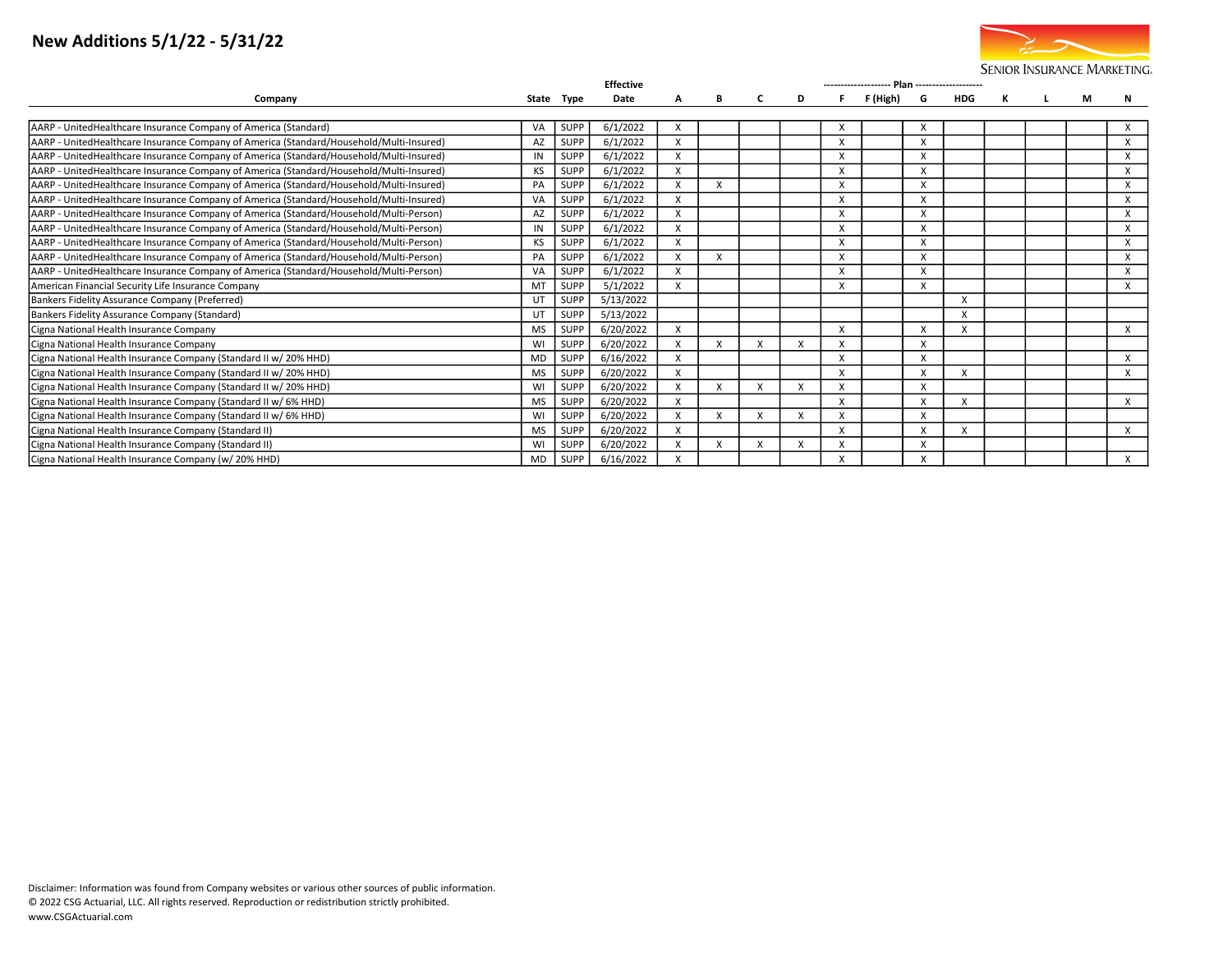# New Additions 5/1/22 - 5/31/22



|                                                      | <b>Effective</b><br>-------------------- Plan -------------------- |             |           |   |   |  |   |           |           |  |     |              |  |   |           |
|------------------------------------------------------|--------------------------------------------------------------------|-------------|-----------|---|---|--|---|-----------|-----------|--|-----|--------------|--|---|-----------|
| Company                                              |                                                                    | State Type  | Date      | A | B |  | D |           | F(High) G |  | HDG | $\mathbf{K}$ |  | M | N         |
|                                                      |                                                                    |             |           |   |   |  |   |           |           |  |     |              |  |   |           |
| Cigna National Health Insurance Company (w/ 20% HHD) | MS                                                                 | <b>SUPP</b> | 6/20/2022 |   |   |  |   | A         |           |  |     |              |  |   |           |
| Cigna National Health Insurance Company (w/20% HHD)  | W١                                                                 | <b>SUPP</b> | 6/20/2022 |   |   |  |   |           |           |  |     |              |  |   |           |
| Cigna National Health Insurance Company (w/ 6% HHD)  | MS                                                                 | <b>SUPP</b> | 6/20/2022 | X |   |  |   | $\lambda$ |           |  |     |              |  |   | $\lambda$ |
| Cigna National Health Insurance Company (w/ 6% HHD)  | MS                                                                 | <b>SUPP</b> | 6/20/2022 |   |   |  |   | $\lambda$ |           |  |     |              |  |   |           |
| Cigna National Health Insurance Company (w/ 6% HHD)  | W١                                                                 | <b>SUPP</b> | 6/20/2022 |   |   |  |   |           |           |  |     |              |  |   |           |
| Medico Corp Insurance Company                        | <b>NV</b>                                                          | <b>SUPP</b> | 5/1/2022  |   |   |  |   | $\lambda$ |           |  |     |              |  |   |           |
| Medico Corp Insurance Company                        | OK                                                                 | SUPP        | 5/1/2022  | X |   |  |   | $\lambda$ |           |  |     |              |  |   |           |
| Medico Corp Insurance Company                        | VA                                                                 | <b>SUPP</b> | 5/1/2022  |   |   |  |   | $\lambda$ |           |  |     |              |  |   |           |
| Medico Insurance Company                             | <b>WV</b>                                                          | SUPP        | 5/1/2022  | X |   |  |   | $\lambda$ |           |  |     |              |  |   | $\lambda$ |
| Medico Life and Health Insurance Company             | AR                                                                 | <b>SUPP</b> | 5/1/2022  |   |   |  |   |           |           |  |     |              |  |   |           |
| Medico Life and Health Insurance Company             |                                                                    | <b>SUPP</b> | 5/1/2022  | x |   |  |   | л         |           |  |     |              |  |   |           |
| United World Life Insurance Company                  | MO.                                                                | SUPP        | 5/12/2022 |   |   |  |   |           |           |  |     |              |  |   |           |